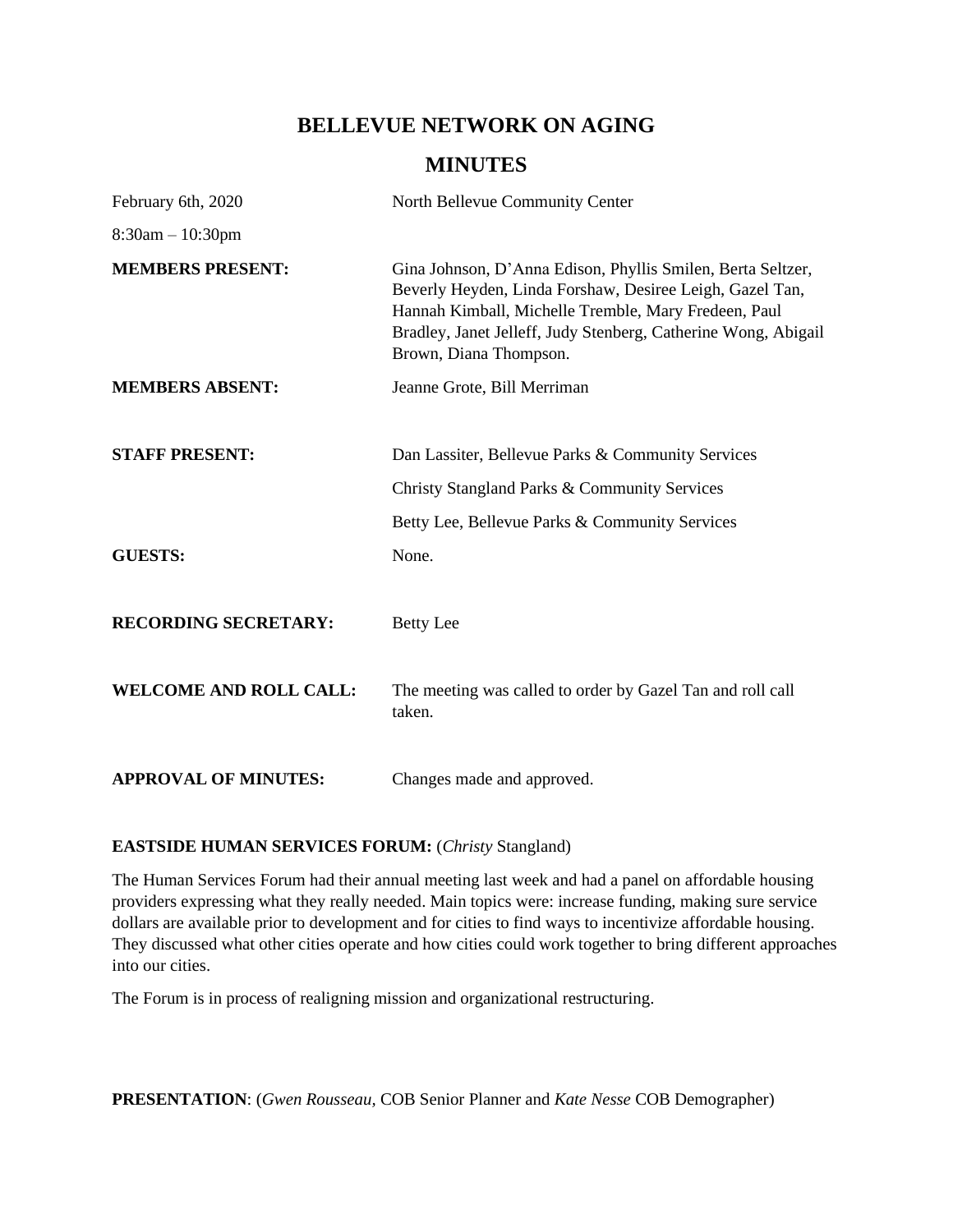See the BNOA website for this PowerPoint presentation.

#### **Presenting:** *What's the New Face of Bellevue?* **Update on Key Demographic Characteristics.**

US since 2010 grew by about 6%, our region grew by about 14%. We are growing a lot faster than the US as a whole and are absorbing more of the growth than other places. Puget Sound Region has absorbed 2.75% of total national population growth.

#### Economic Expansion:

Perspective on growth - jobs grew by 18% but population grew by only 14%. We're producing jobs but not enough housing, so people are commuting longer distance to work.

There are many  $H1-B$  visa recipients  $-1,296$  accepted  $H-1B$  visa applications from companies headquartered in Bellevue. Highly capable population exists that cannot work due to immigration issues.

#### Income Inequality:

Income is becoming more and more unequal across Puget Sound region. The household income has a 28% increase in the gap between the top 20% population and the bottom 20% of households. 45% of the region's households with total income from a full-time minimum wage earner (\$28,080) support more than 1 person.

Implication – there is substantial financial need in Bellevue. It's not that people are doing worse, but their income is not increasing at a comparable rate.

#### Residential Character:

Multi-Family Now Studios & 1 Beds. 34% increase in small homes.

Single-Family homes get bigger, neighborhoods are different and losing housing for young families. Neighborhoods are evolving within the development limits set by the city. 2% decrease in family-size homes, 27% increase in very large homes.

- $\triangleright$  Kate will follow up on how the age 65+ falls in the above demographics and how these numbers affect aging adults. What percentage of Bellevue's aged 65+ population is on SSI?
- $\triangleright$  COB Transportation contacted Kate to find demographic numbers that show the need for more public transportation support from King County in Bellevue. Kate is in process finding data that would justify adding more public transportation to the eastside and to Bellevue. Kate will share this information with BNOA.

#### **2020 CENSUS "Everyone Counts. Together We Thrive!"** (*Gwen Rousseau)*

- Census happens every 10 years and only has 10 questions. Respond online or by phone.
- Why is it important? Democracy. Data. Dollars.
	- $\checkmark$  Bellevue School District has received over \$112 million over the past 10 years in federal money, all based on population.
	- $\checkmark$  Parks and Community Services has received over \$12 million in federal and state funding.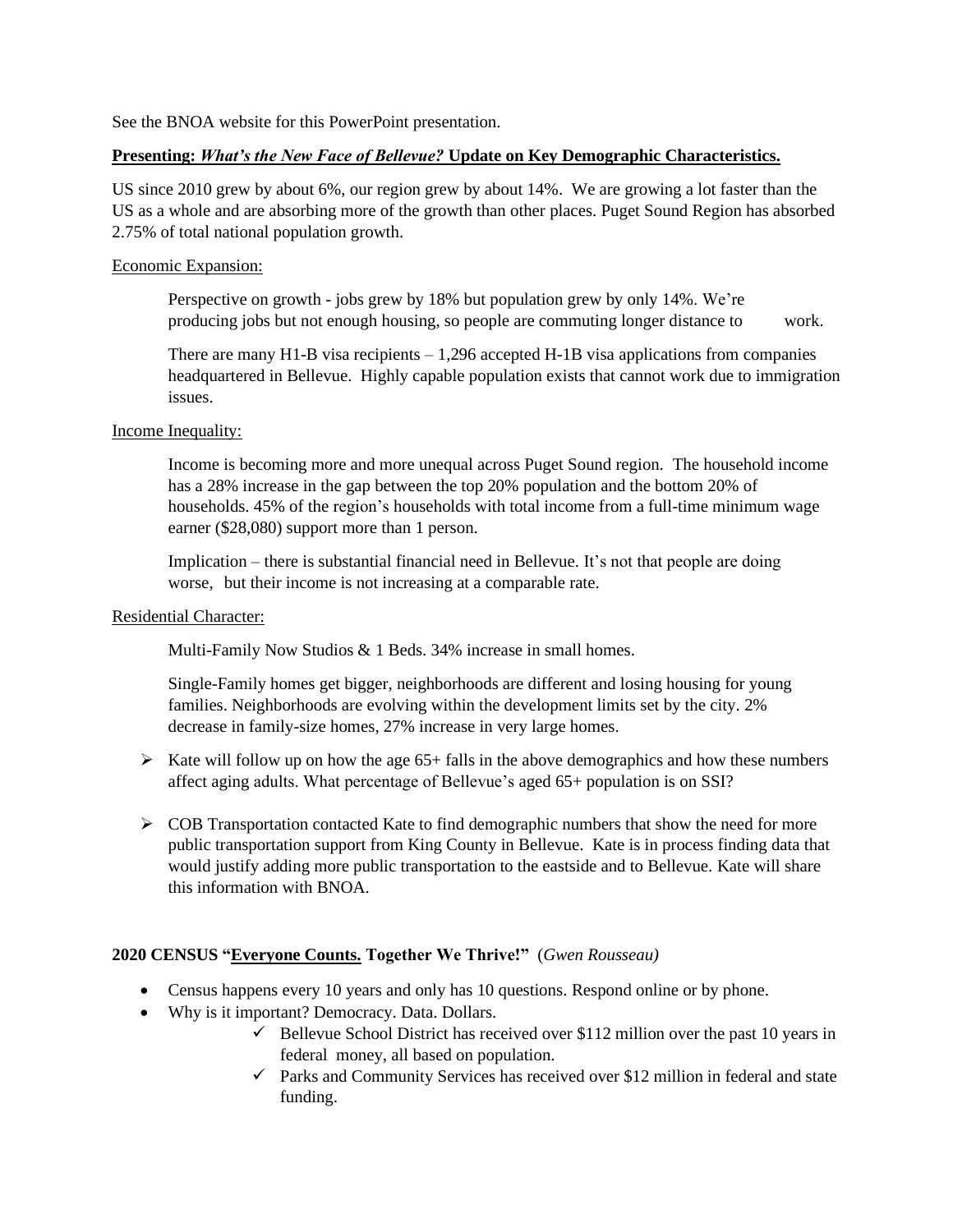- Why do we do a census? To be more effective and efficient with money spent.
- How and when will it be conducted?
	- $\checkmark$  March 12-20: Invitations to respond are mailed.
	- $\checkmark$  April 1<sup>st</sup> CENSUS DAY Count everyone as of April 1! *If you have not yet responded….*
	- $\checkmark$  April 8-16: Paper questionnaire are mailed.
	- $\checkmark$  May-Late July: Census takers follow up in person if you have not responded online, by phone or by mail.

## **COMMITTEE REPORTS:**

### **ADVOCACY**: *(Michelle)*

- Senior Lobby Day Feb  $20<sup>th</sup>$  at Olympia,  $-$  Featuring speakers on issues affecting seniors, and opportunity to see what other agencies are doing. Visits with Legislators will occur in the afternoon.
- At the meeting, discussed all the bills and initiatives supporting the 4 previously agreed upon state agenda items, and now waiting to find out what is going to make the cut off date and what we're going to be introduced. Diana will be developing the final talking points around those and what we will be using when visiting with legislatures.

#### **OUTREACH**: (*Janet)*

- Set Goals for 2020 Get BNOA monthly/quarterly informational articles in Bellevue Reporter and It's Your Neighborhood.
- Senior Day at the Bellevue Farmer's Market, wider use of our BNOA Power Point presentation.
- Discussed collaboration between all our committees and importance of sending out meeting minutes to each other to be connected.

## **HOUSING & TRANSPORTATION**: (*Phyllis)*

- Goals for transportation will be to follow Marty Boggs' information about transportation so we can get a bus for people to get around in Bellevue.
- Goal updating the ARCH Senior housing site, done twice a year.
- An activity was held at the meeting by dividing members into two groups to talk about different possible scenarios, 1) a man and child needing housing, 2) an aging adult needing part time job to supplement social security but don't have a car. The group discussed different unique issues and tried to problem solve each situation. This was a very thought-provoking group activity.

## **COMMUNITY PARNERSHIP**: *(Hannah)*

EERC Eastside Easy Rider Collaborative.

• 2020 goal - To maintain and expand active participation of the EERC.